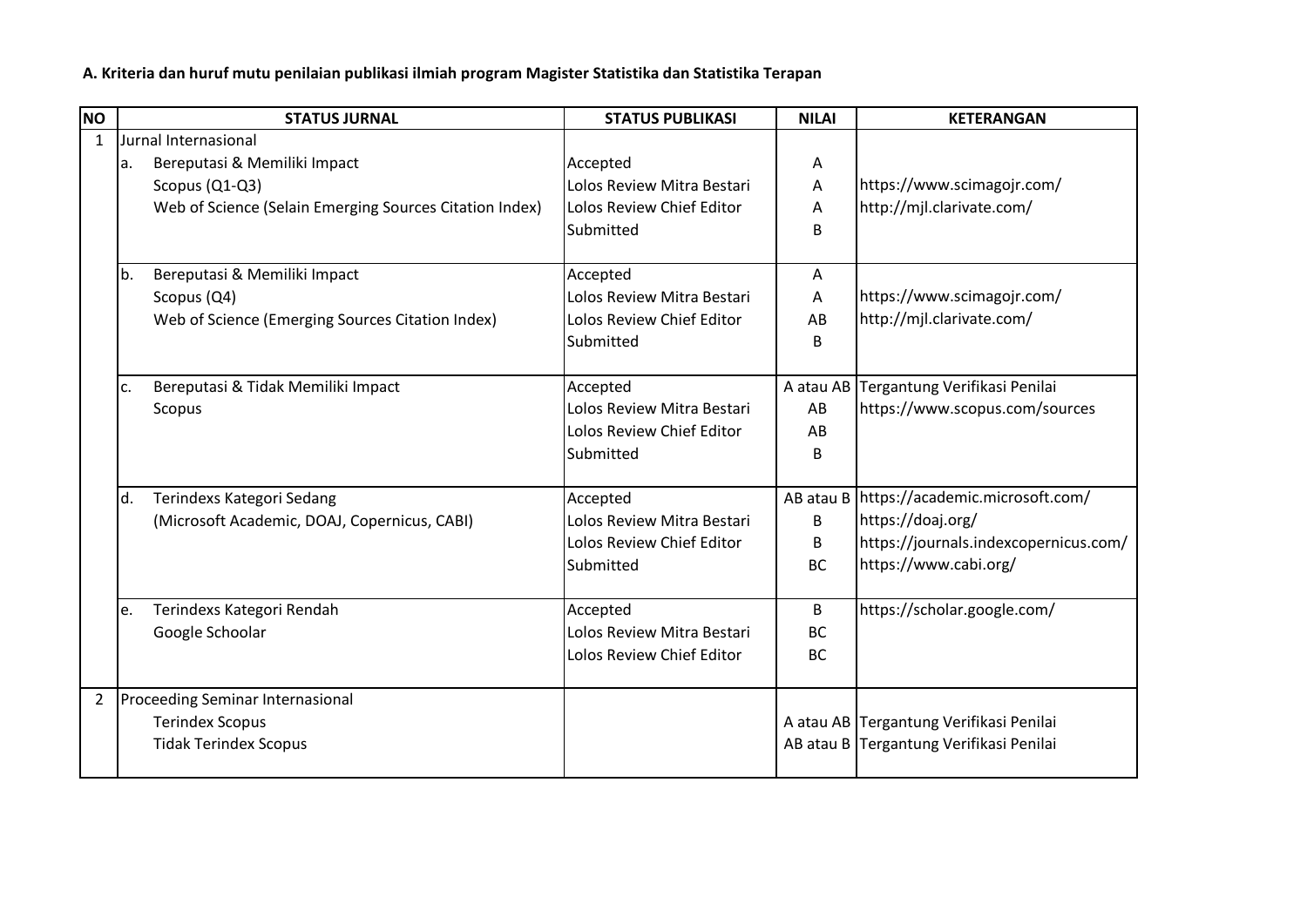| <b>NO</b>      | <b>STATUS JURNAL</b>                    | <b>STATUS PUBLIKASI</b>    | <b>NILAI</b> | <b>KETERANGAN</b>                        |
|----------------|-----------------------------------------|----------------------------|--------------|------------------------------------------|
| $\overline{3}$ | Jurnal Nasional Terakreditasi           |                            |              |                                          |
|                | Sinta Peringkat 1 atau Peringkat 2<br>a | Accepted                   | A            | http://sinta2.ristekdikti.go.id/journals |
|                |                                         | Lolos Review Mitra Bestari | Α            |                                          |
|                |                                         | Lolos Review Chief Editor  | AB           |                                          |
|                |                                         | Submitted                  | B            |                                          |
|                | Sinta Peringkat 3<br>b.                 | Accepted                   | AB           | http://sinta2.ristekdikti.go.id/journals |
|                |                                         | Lolos Review Mitra Bestari | AB           |                                          |
|                |                                         | Lolos Review Chief Editor  | B            |                                          |
|                |                                         | Submitted                  | <b>BC</b>    |                                          |
|                | Sinta Peringkat 4 - Peringkat 6<br>c.   | Accepted                   | B            | http://sinta2.ristekdikti.go.id/journals |
|                |                                         | Lolos Review Mitra Bestari | B            |                                          |
|                |                                         | Lolos Review Chief Editor  | <b>BC</b>    |                                          |
| 4              | Jurnal Nasional Tidak Terakreditasi     |                            |              |                                          |
|                | Dikelola oleh Unit di IPB               | Accepted                   | B            | http://journal.ipb.ac.id/                |
|                |                                         | Lolos Review Mitra Bestari | B            | http://journal.stats.id/                 |
|                |                                         | Lolos Review Chief Editor  | <b>BC</b>    |                                          |